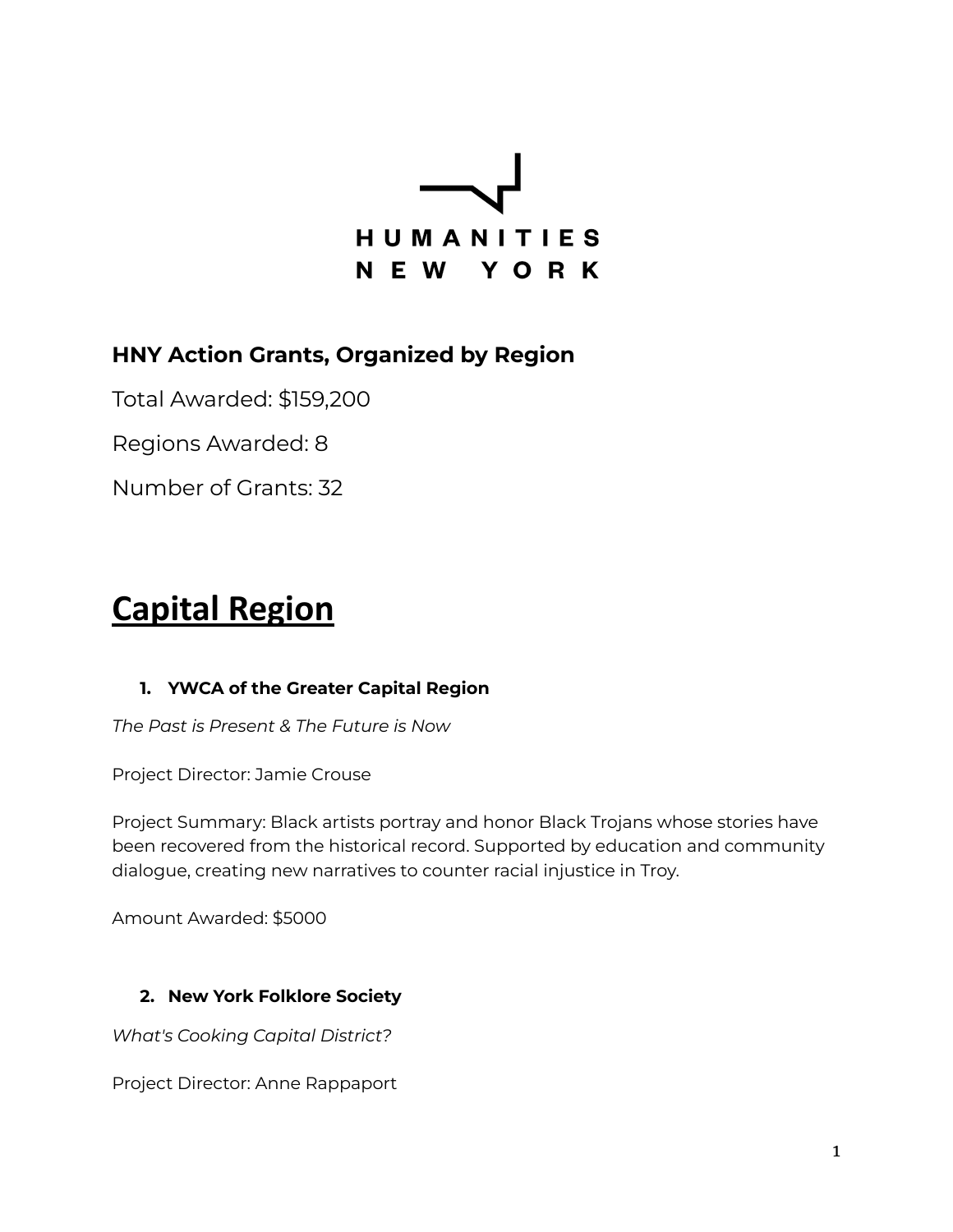Project Summary: New York Folklore will present a series of foodways and food heritage presentations and demonstrations to take place in public venues, exploring community intersections through food, and addressing ideas of identity, community and sense of place.

Amount Awarded: \$5000

#### **3. Historic Cherry Hill**

*Swept Clean: A Gilded Age Story of Loss and Reclamation*

Project Director: Deborah Emmons-Andarawis

Project Summary: Through a place-based theatrical production and a lecture illustrated by material culture and costume reproductions, the two-part series, "Swept Clean" will explore the Cherry Hill household in 1884, the moment of its financial unraveling.

Amount Awarded: \$5000

#### **4. Create Community Studios**

*Erasing Spaces and Faces: The Legacy of Urban Renewal in Saratoga Springs, NY*

Project Director: Julianne Lewis

Project Summary: Community conversations and art-making events, open to all members of our community to share stories, poems, songs, artwork and document oral histories that reflect their experience of displacement during urban renewal projects in Saratoga Springs.

Amount Awarded: \$5000

### **Central New York**

**1. Everson Museum of Art**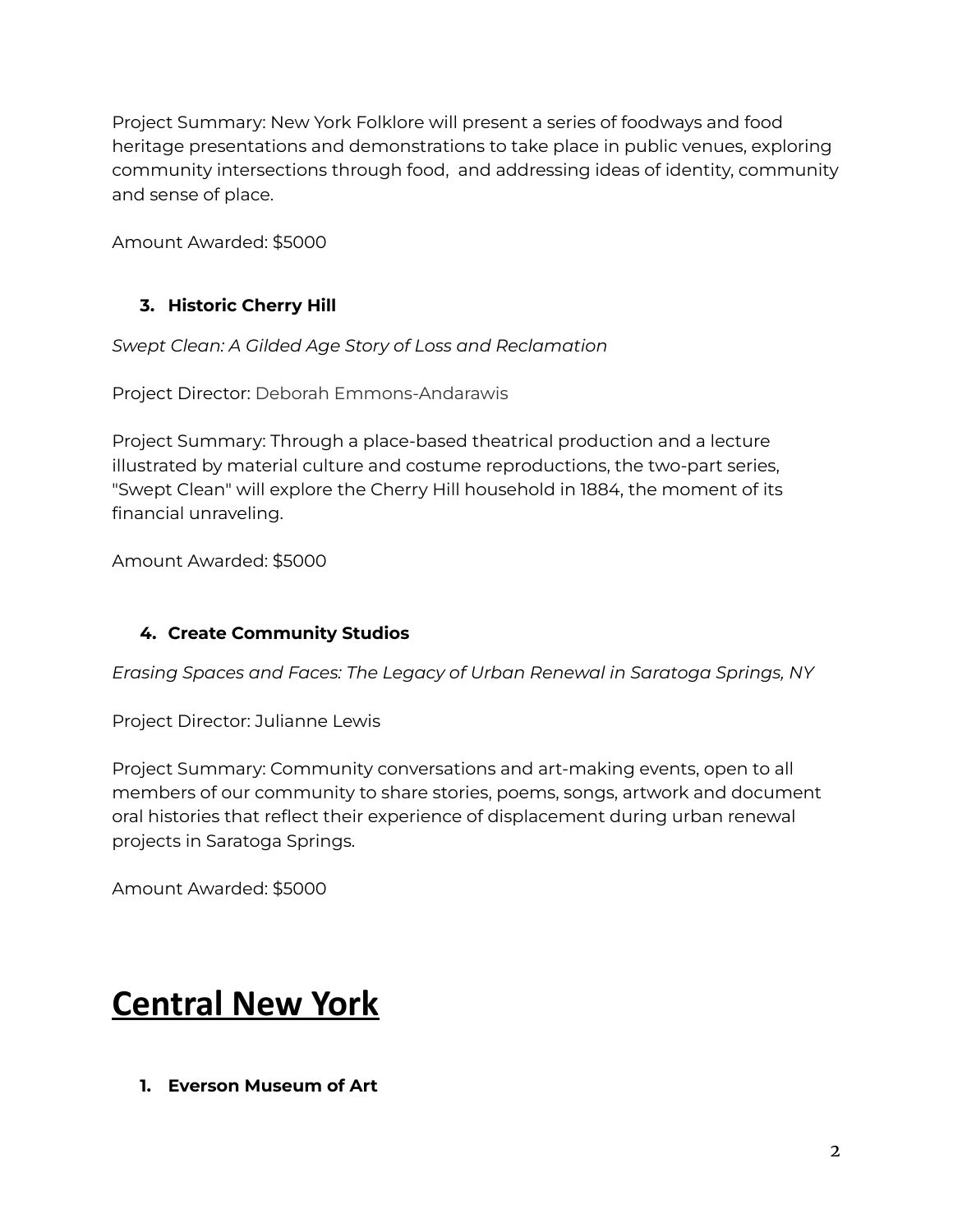*Celebrating African Diaspora Culture through Community and Art*

Project Director: Garth Johnson

Project Summary: In conjunction with the exhibition Sharif Bey: Facets and Juneteenth, the Everson Museum will host a free community day with humanities-based activities and events that celebrate African and African-American culture and heritage.

Amount Awarded: \$5000

## **Finger Lakes**

#### **1. 1816 Farmington Quaker Meetinghouse Museum**

*Equality for All: Past and Present*

Project Director: Mary-Kay W. Belant

Project Summary: The 1816 Farmington Quaker Meetinghouse Museum and partners bring a representationally diverse season of programs: Empowering stories of principled leaders, past and present, who worked with and at the Meetinghouse for equality and respect for all.

Amount Awarded: \$5000

#### **2. Local Learning: The National Network For Folk Arts In Education**

*Who We Are: Community Conversations on Culture and Place*

Project Director: Mira Johnson

Project Summary: Building on previous documentation of cultural traditions in the Southern Finger Lakes, "Who We Are" introduces these traditions to regional audiences through media-rich presentations and facilitated conversations around culture and place.

Amount Awarded: \$5000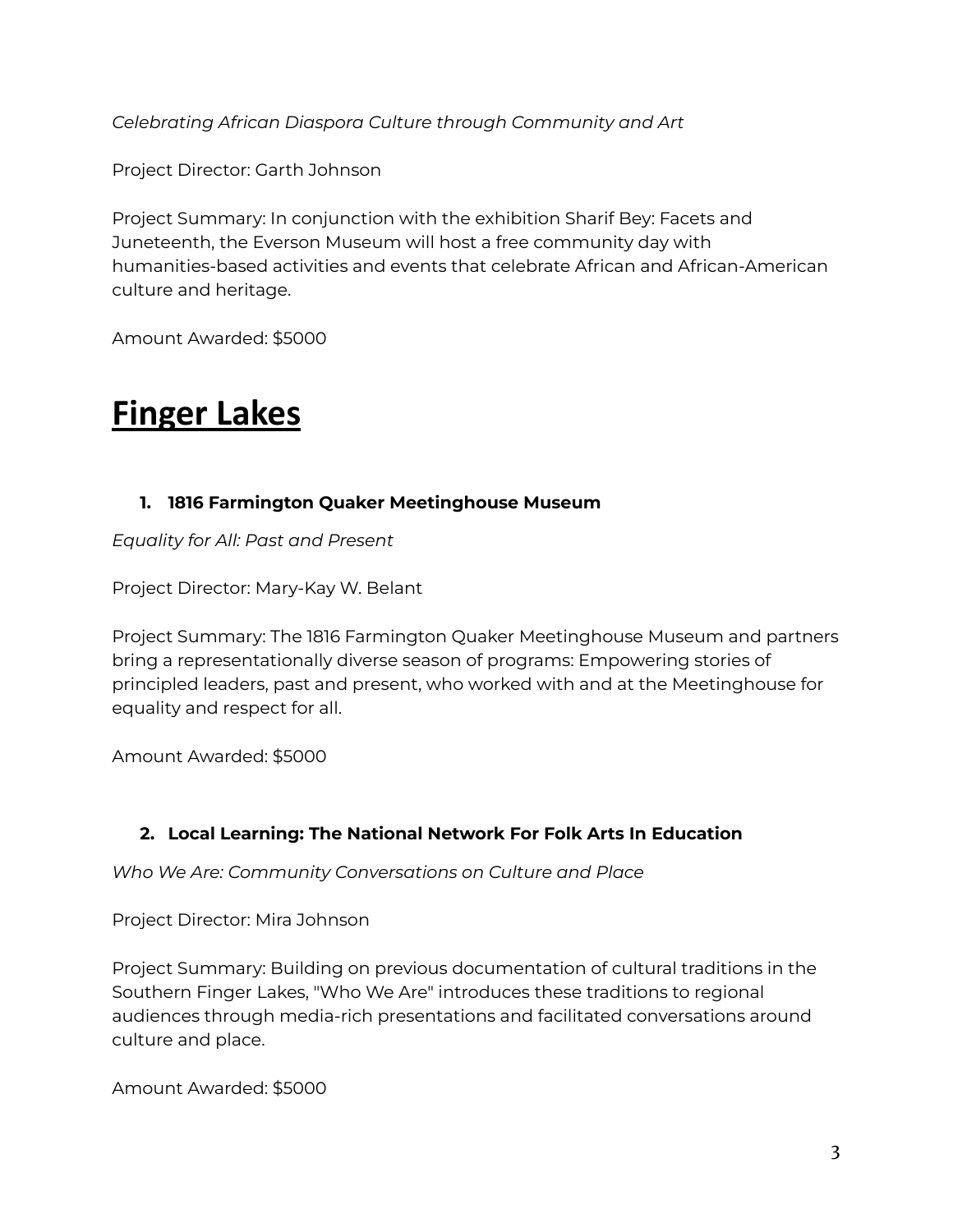### **Long Island**

#### **1. Long Island Children's Museum**

*Understanding Place: Creation of a Land Acknowledgement Statement*

Project Director: Jeanmarie Walsh

Project Summary: The project convenes public conversations about land acknowledgements and conducts land history research to inform the creation of a statement for LICM. The approach is distinctive in its education and engagement of LICM visitors in the process.

Amount Awarded: \$5000

#### **2. The Whaling Museum and Education Center**

*Black Whalers*

Project Director: Nomi Dayan

Project Summary: The Whaling Museum will research, design, and install a 2-year special exhibition exploring the role of Black mariners in whaling history, bringing into perspective a significant but largely hidden time in American history for the general public.

Amount Awarded: \$5000

### **Mid-Hudson Valley**

**1. Phoenix Theatre Ensemble**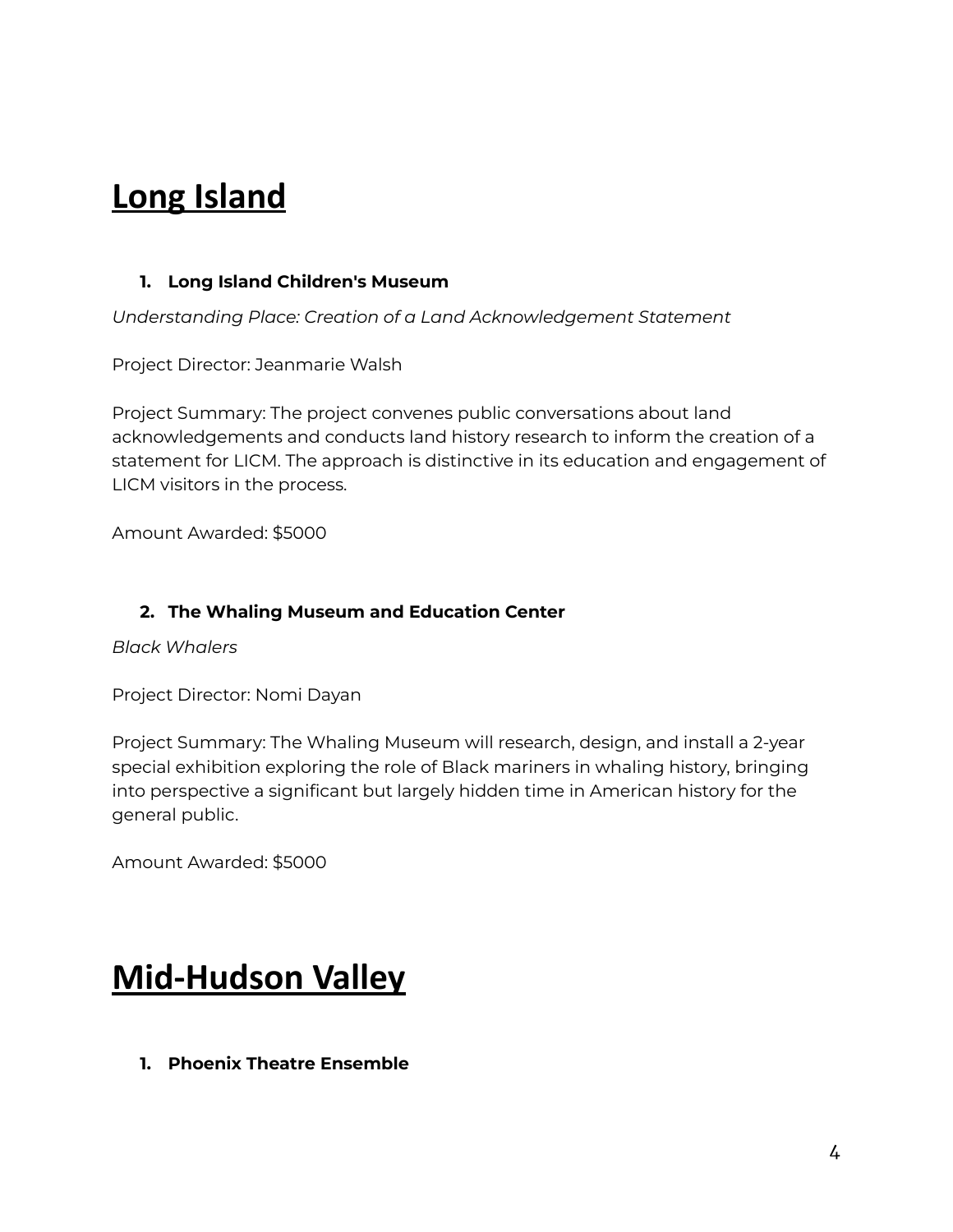*Lasting Impact of a 1960's Urban Renewal Project on Hudson Valley Rivertown Village*

Project Director:

Project Summary: A 1960's Urban Renewal Project in the rivertown of Nyack NY has long-lasting deleterious effects. Personal histories confirm emotional and psychological damage, but what we will never know is 'what could have been or what was lost.'

Amount Awarded: \$5000

#### **2. I Am Beacon**

*This is Beacon podcast*

Project Director: Brandon Lillard

Project Summary: A podcast about the city of Beacon, told through the stories of those that call it home.

Amount Awarded: \$5000

#### **3. Bethany Arts Community**

Restorative Justice Conversations with Jo Kreiter

Project Director: Abigail Lewis

Project Summary: As part of BAC's Season of Justice, artist and activist Jo Kreiter in collaboration with Hudson Link for Higher Education will unpack the concept of restorative justice as an alternative to incarceration.

Amount Awarded: \$5000

#### **4. Katonah Museum of Art**

*Building Bridges: Prison Arts Initiative*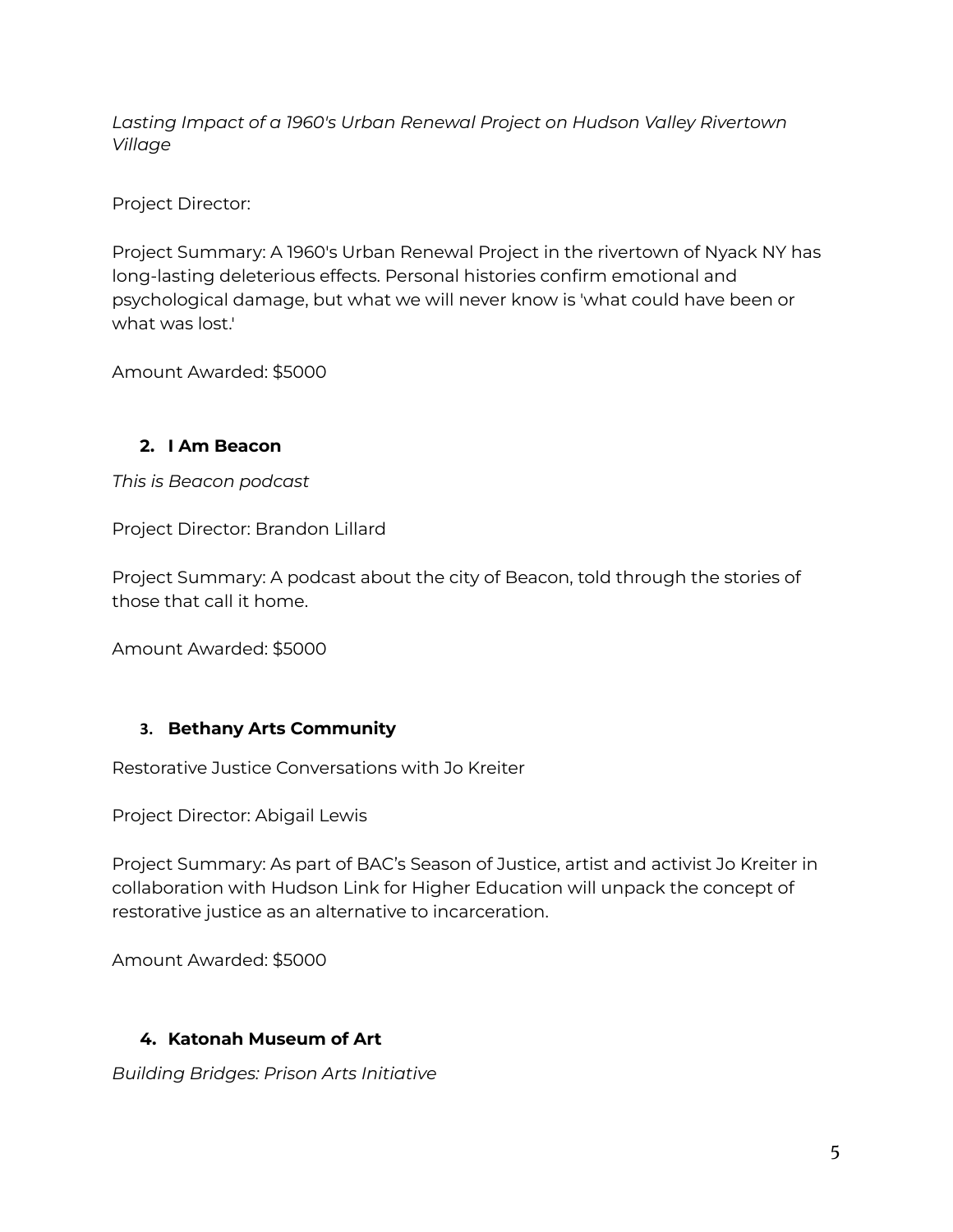Project Director: Margaret Adasko

Project Summary: Building Bridges: Prison Arts Initiative will engage women incarcerated at the Bedford Hills Correctional Facility in guided dialogue and poetry writing in response to artwork on view at the Katonah Museum of Art.

Amount Awarded: \$5000

#### **5. The Art Effect of the Hudson Valley**

*PKX Festival in the Youth Arts Empowerment Zone*

Project Director: Joanna Frang

Project Summary: The Art Effect's Youth Art Empowerment Zone festival called the PKX Festival will offer free and accessible public programming around "Wonderland," inspiring community connection and activation led by local youth's visions for the city.

Amount Awarded: \$5000

### **New York City**

#### **1. Remember the Triangle Fire Coalition**

*The Triangle Factory Fire Memorial Dedication Book and Related Events*

Project Director: Robert Linné

Project Summary: The Triangle Shirtwaist Factory Fire permanent memorial is scheduled to be unveiled in March, 2023. A book offering historical as well as contemporary context for the monument will mark the dedication and give focus to related public-facing events.

Amount Awarded: \$5000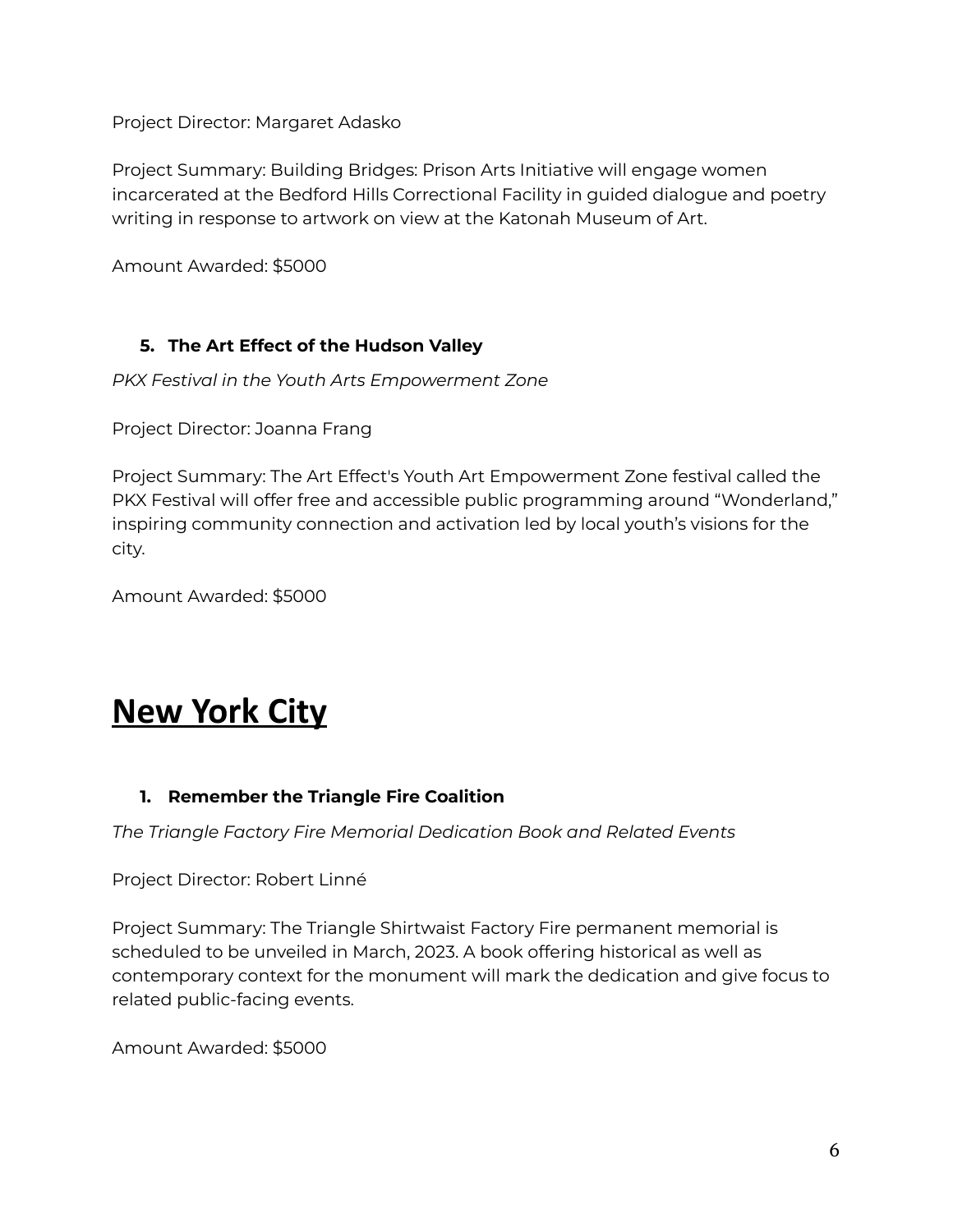#### **2. Young Urban Christians & Artists**

*2022 Spoken Word Poetry Workshop*

Project Director: William Acevedo

Project Summary: YUCA's spoken word poetry classes for young artists will allow young people in the Bronx to critically reflect on their experiences while creating digital poems to share with their communities.

Amount Awarded: \$5000

#### **3. Museum of the City of New York**

*MCNY Poets Café Writers Workshop*

Project Director: James C. Horton

Project Summary: The Museum of the City of New York will launch the MCNY Poets Café Writers Workshop with Urban Word NYC to offer weekly workshops to explore humanities themes as inspired by the Museum's exhibitions through creative writing, poetry, and spoken word.

Amount Awarded: \$5000

#### **4. Friends of Alice Austen House**

*The Art of the Victorian Letter: New Research and the Alice Austen House Collections*

Project Director:

Project Summary: The Friends of Alice Austen House, Inc. (AAH) will launch a four session speaker series from 5/22-4/23 (one talk per quarter) highlighting photographic, women's and LGBTQ+ history using Alice Austen as the launching point and common thread.

Amount Awarded: \$5000

#### **5. Art Start**

*See Me Now*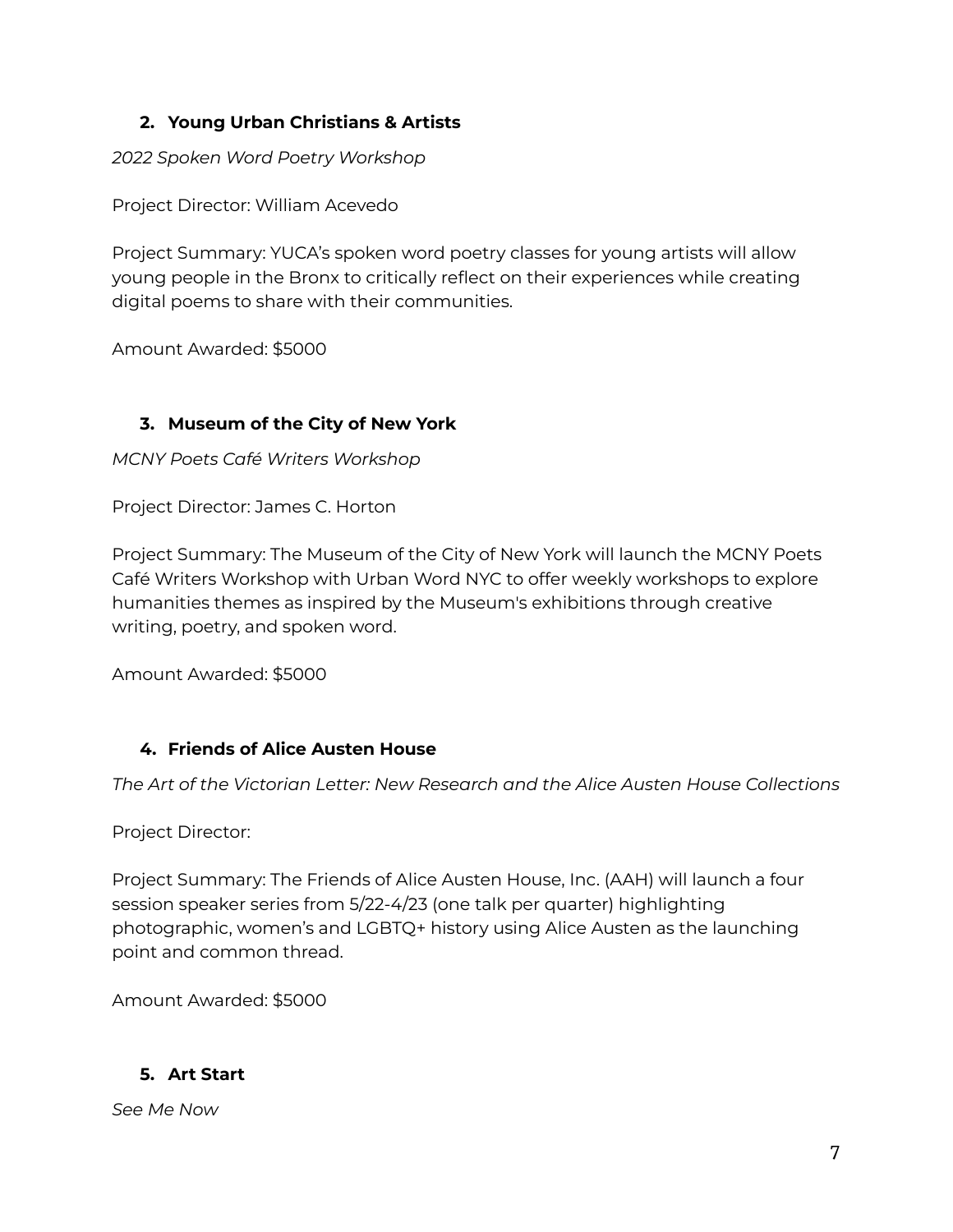Project Director: Katya Kahn

Project Summary: Art Start will exhibit portraits and oral histories of NYC youth from historically marginalized communities in subway stations via digital liveboards, sparking dialogue around youth identities and self-determination in a public space.

Amount Awarded: \$5000

#### **6. Thrive for Life Prison Project**

*Family Hour at Ignacio House – Sharing Stories of Transformation*

Project Director: John Fitch

Project Summary: Family Hour at Ignacio House is a 10-episode podcast, co-produced by returning citizens, that elevates the voices and interests of formerly incarcerated people as they reflect on their lived experiences before, during, and after incarceration.

Amount Awarded: \$5000

#### **7. The Flaherty**

*Flaherty NYC: ALLAKARIALLAK – TO APPEAR AGAIN*

Project Director: Samara Chadwick

Project Summary: FNYC's 2022 Fall program ALLAKARIALLAK – TO APPEAR AGAIN, a 6-part screening and discussion series by Inuk artist Asinnajaq, proposes an Inuit rebuttal to Flaherty's seminal and controversial film Nanook of the North on the centennial of its release.

Amount Awarded: \$5000

#### **8. Snug Harbor Cultural Center & Botanical Garden**

*Staten Island Mode: Exploring Memory and Identity Through Dress*

Project Director: Melissa West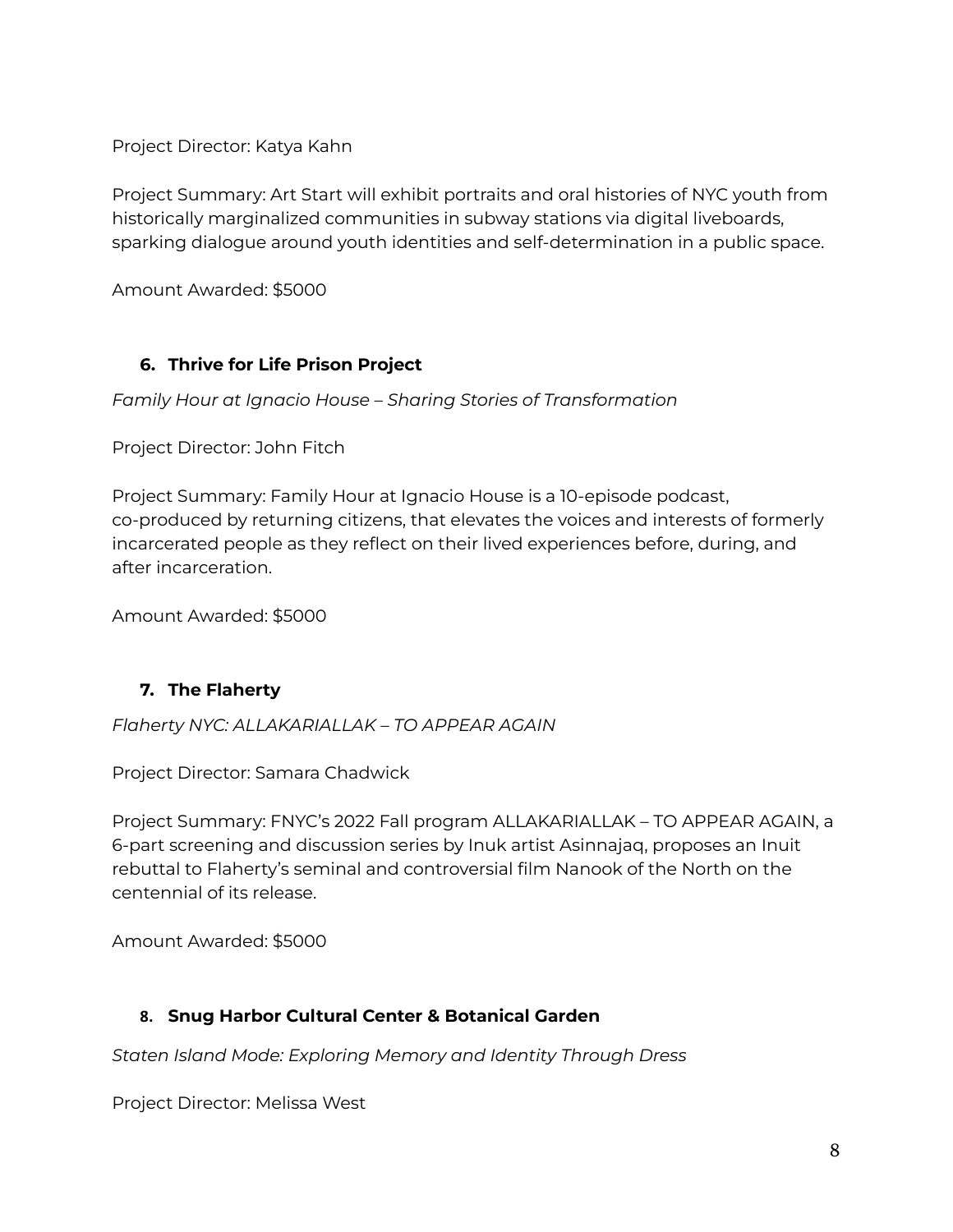Project Summary: Staten Island Mode: Exploring Memory and Identity Through **Dress** 

Amount Awarded: \$5000

#### **9. Playhouse Creatures Theatre Company**

*A Staged Reading of "Show Trial"*

Project Director: Laura Zlatos

Project Summary: A staged reading of the play, "Show Trial," which tells the story of Milada Horáková, a Czech politician, feminist, and leader of the underground resistance movement, who was tried by the Communist Party in the largest show trial in Eastern Europe.

Amount Awarded: \$5000

#### **10. Cumbe: Center for African and Diaspora Dance**

*Dunham, Haiti & Liberation! A Celebration of Katherine Dunham's Legacy*

Project Director: Chicava R. Tate

Project Summary: A celebration of Katherine Dunham - groundbreaking African-American dancer, choreographer, author, anthropologist, and social activist. Cumbe will offer in-person and online programming to elevate this champion of African/Diaspora culture.

Amount Awarded: \$5000

#### **11. The Anne Frank Center USA**

*Histories in Dialogue: Anne Frank & Martin Luther King*

Project Director: Doyle Stevick

Project Summary: The Anne Frank Center promotes dialogue in schools and communities about difficult histories and their meaning for us today through peer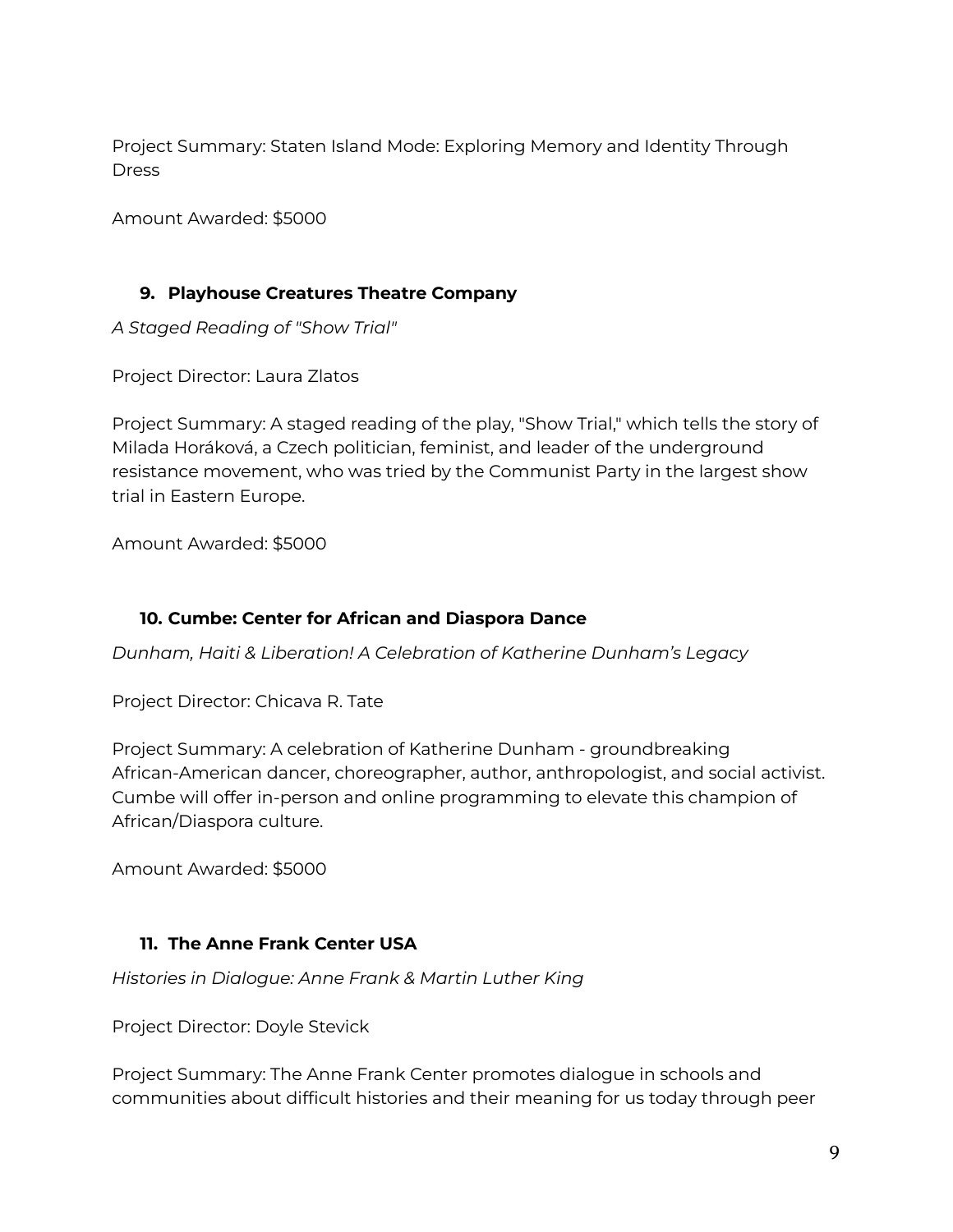education, theater, and traveling exhibits in order to bridge divides and to build communities of upstanders.

Amount Awarded: \$5000

#### **12. The Center for the Humanities at the Graduate Center, CUNY**

*Bruckner Mott Haven Garden @ 40: Translocal Histories of an Urban Green Space*

Project Director:

Project Summary: A community-led project documenting how a multi-use garden grew into a hub of traditional/decolonial knowledge transfer; immigrant-led civic engagement and mutual aid; and community cohesion through arts, culture, food activism, and radical archives.

Amount Awarded: \$5000

#### **13. Music on the Inside**

*Musicians for Justice*

Project Director: Alina Bloomgarden

Project Summary: Musicians for Justice is a monthly series of online concerts featuring performances by musicians in reentry performing side by side with professional jazz musicians and leaders in criminal justice.

Amount Awarded: \$5000

# **Southern Tier**

#### **1. Andover Central School District on behalf of Cattaraugus-Allegany Teacher Center**

*The Play's the Thing: Using the Dramatic Arts to Address Inequity*

Project Director: Mykal Karl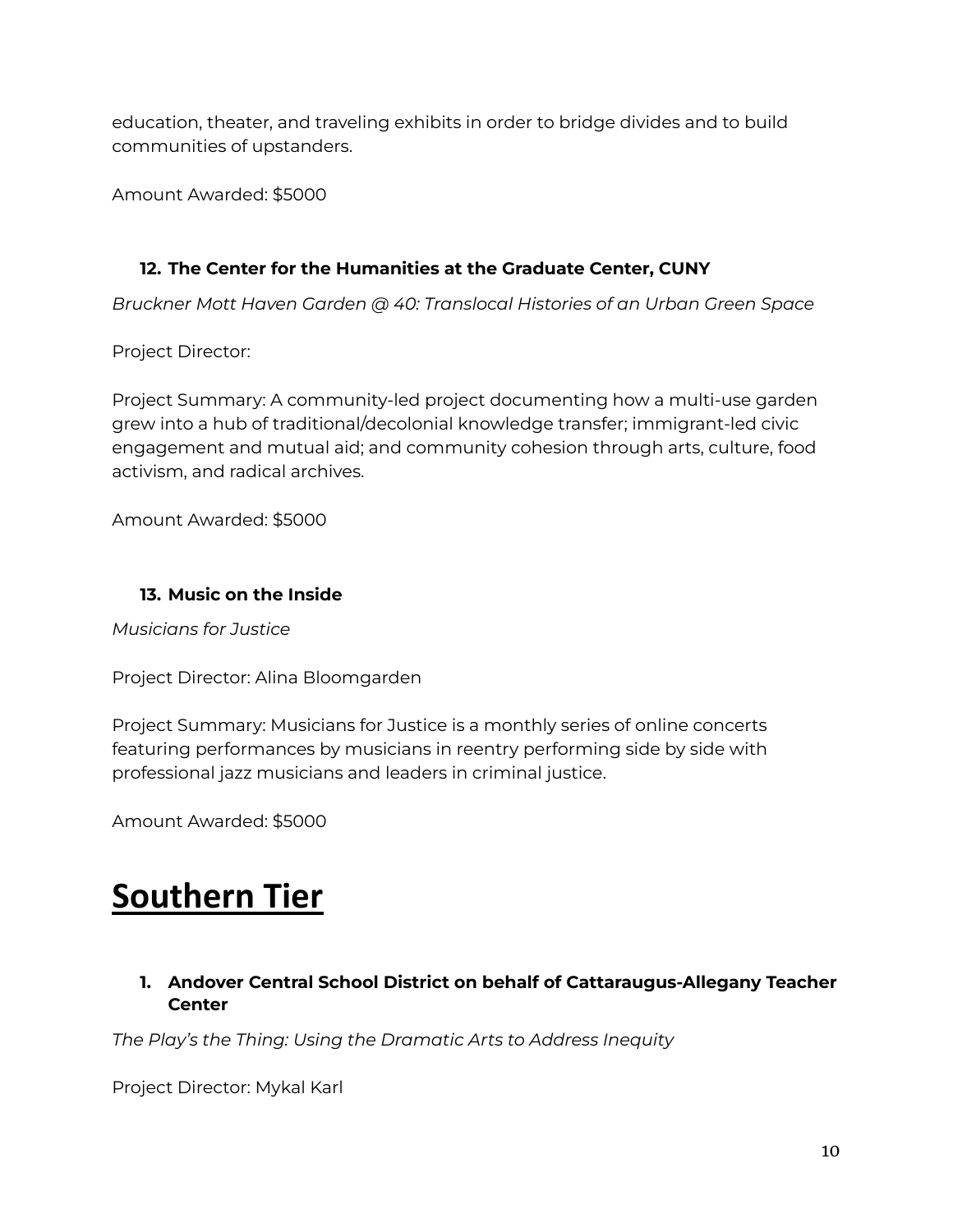Project Summary: For an interactive dialogue and presentation at the Palmer Opera House to create a space for educators to discuss the role of theater in teaching equity to students while students participate in theater activities.

Amount Awarded: \$4200

### **Western New York**

#### **1. Niagara Falls Public Library**

*Memories of Niagara Falls*

Project Director: Courtney Geerhart

Project Summary: A virtual exhibit of local-history interviews and presentations that discuss differing perspectives on the history of Niagara Falls and the community.

Amount Awarded: \$5000

#### **2. Young Audiences of Western New York**

*Traveling the Erie Canal: 200 Years of Journeys*

Project Director: Allison Rabent

Project Summary: Traveling the Erie Canal: 200 Years of Journey is a multidisciplinary arts integrated program that provides all ages a strong, hands-on, exploration of the social, cultural, and historical significance of the Erie Canal.

Amount Awarded: \$5000

#### **3. El Museo Francisco Oller y Diego Rivera**

*Buffalo Metro Rail: A Design History*

Project Director: William Vogel